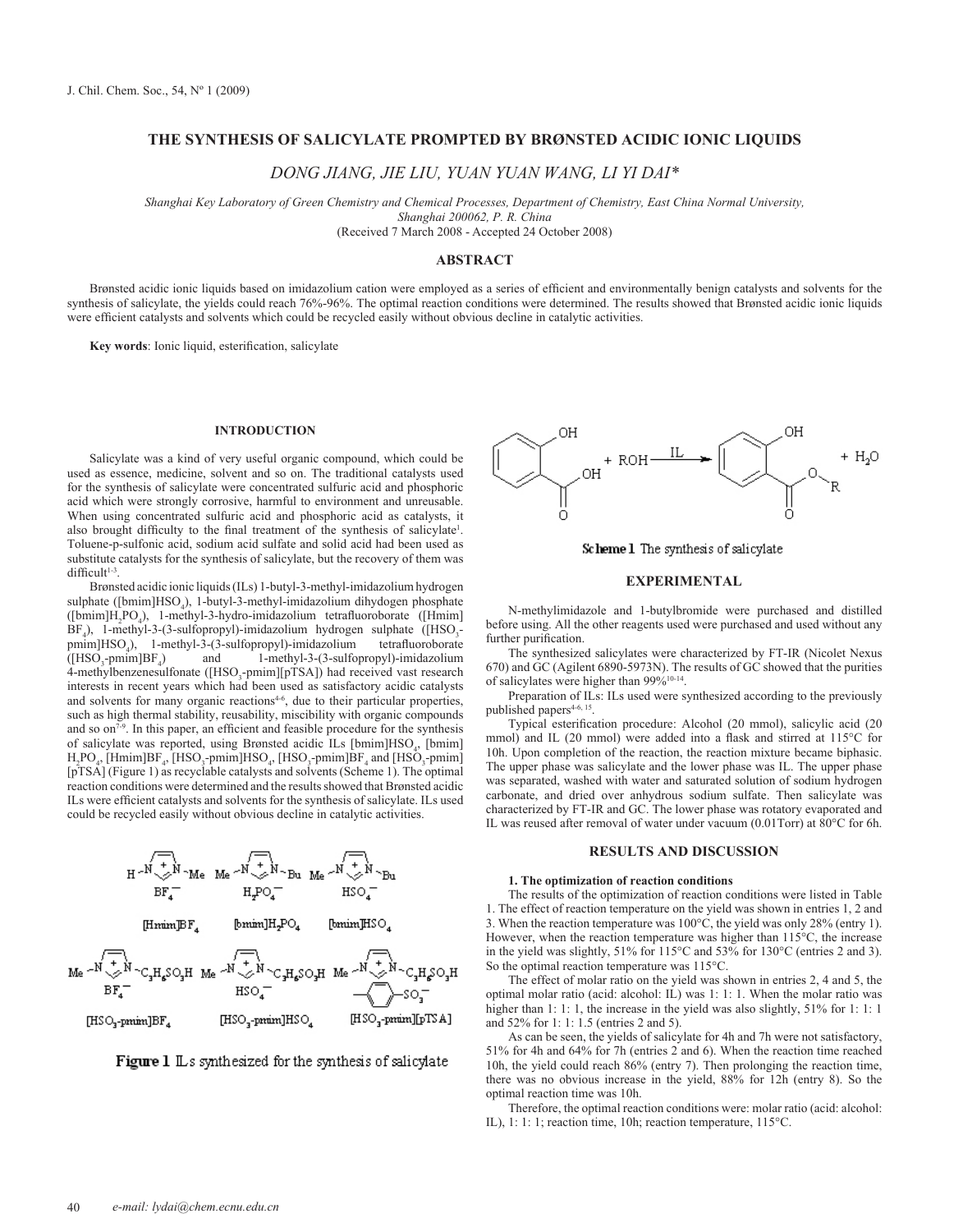| Entry          | Alcohol          | IL                      | Reaction<br>time(h) | Reaction<br>temperature<br>$({}^{\circ}C)$ | Molar<br>ratio<br>(acid:<br>alcohol:<br>IL) | Yield<br>$(\%)$ |
|----------------|------------------|-------------------------|---------------------|--------------------------------------------|---------------------------------------------|-----------------|
| $\mathbf{1}$   | ethyl<br>alcohol | [Hmim]<br>$\rm BF_{_4}$ | $\overline{4}$      | 100                                        | 1:1:1                                       | 28              |
| $\overline{2}$ |                  |                         | $\overline{4}$      | 115                                        | 1:1:1                                       | 51              |
| $\overline{3}$ |                  |                         | $\overline{4}$      | 130                                        | 1:1:1                                       | 53              |
| $\overline{4}$ |                  |                         | $\overline{4}$      | 115                                        | 1:1:0.5                                     | 44              |
| 5              |                  |                         | $\overline{4}$      | 115                                        | 1:1:1.5                                     | 52              |
| 6              |                  |                         | $\overline{7}$      | 115                                        | 1:1:1                                       | 64              |
| $\overline{7}$ |                  |                         | 10                  | 115                                        | 1:1:1                                       | 86              |
| 8              |                  |                         | 12                  | 115                                        | 1:1:1                                       | 88              |

### **2. The synthesis of salicylate in Brønsted acidic ILs**

The synthesis of salicylate was carried out in Brønsted acidic ILs [bmim]  $\text{HSO}_4$ , [bmim]H<sub>2</sub>PO<sub>4</sub>, [Hmim]BF<sub>4</sub>, [HSO<sub>3</sub>-pmim]HSO<sub>4</sub>, [HSO<sub>3</sub>-pmim]BF<sub>4</sub> and [HSO<sub>3</sub>-pmim][pTSA]. The results were listed in Table 2 showing good yields. The reactants had good solubilities in Brønsted acidic ILs while salicylate was almost immiscible with ILs. Therefore, the esterification started as a homogeneous process and ended as biphasic which could facilitate the separation of salicylate from the reaction mixture and promote the forward reaction of the synthesis of salicylate. Upon completion of the reaction, the upper phase was salicylate and the lower phase was IL, so salicylate could be separated easily. No volatile ILs as catalysts and solvents for the synthesis of salicylate could be reused easily after removal of water under vacuum.

The results of the synthesis of salicylate in Brønsted acidic ILs were shown in Table 2, the catalytic activities of Brønsted acidic ILs were decreased over the following series: [bmim]HSO<sub>4</sub>> [Hmim]BF<sub>4</sub>> [bmim]H<sub>2</sub>PO<sub>4</sub>, [HSO<sub>3</sub>-pmim]  $HSO_4$  [HSO<sub>3</sub>-pmim]BF<sub>4</sub> [HSO<sub>3</sub>-pmim][pTSA]. Y. L. Gu had indicated that the acidity sequence of Brønsted acidic ILs  $[\text{bmm}]$ HSO<sub>4</sub>,  $[\text{Hmm}]$ BF<sub>4</sub> and [bmim] $H_2PO_4$  was [bmim] $HSO_4$  [Hmim] $BF_4$  [bmim] $H_2PO_4^{16}$ . The acidity sequence and the catalytic activity sequence of  $[\text{bmin}]$ HSO<sub>4</sub>,  $[\text{Hmin}]$ BF<sub>4</sub> and  $[bmin]$ H<sub>2</sub>PO<sub>4</sub> revealed that the catalytic activities of Brønsted acidic ILs were related to their acidities, the strong acidic IL had higher catalytic activity than the weak acidic IL. From the mechanism of the synthesis of salicylate (Scheme 2), it also could find that when using the strong acidic IL as catalyst and solvent, the synthesis of salicylate from alcohol and salicylic acid was easier. For the catalytic activity sequence of Brønsted acidic ILs containing sulfonic acid groups was  $[{\rm HSO}_3$ -pmim] ${\rm HSO}_4$ >  $[{\rm HSO}_3$ -pmim] ${\rm BF}_4$ >  $[{\rm HSO}_3]$  $pmin$ [pTSA], the acidity sequence of them should be [HSO<sub>3</sub>-pmim]HSO<sub>4</sub>>  $[HSO_3$-pmin]BF_4$  >  $[HSO_3$-pmin] [pTSA]$ .



Scheme 2 The mechanism of the synthesis of salicylate

In the synthesis of salicylate using Brønsted acidic ILs as catalysts and solvents, the yields increased from methyl alcohol to n-octyl alcohol orderly (82%, 85%, 86%, 88% and 90%, entries 1-5). For the boiling points of alcohols increased from methyl alcohol to n-octyl alcohol orderly, the amounts of alcohols in the gas phase decreased from methyl alcohol to n-octyl alcohol during the reaction process. Therefore, the yield of salicylate using the highboiling alcohol was higher than that using the low-boiling alcohol.

**Table 2** The results of the synthesis of salicylate in Brønsted acidic ILs

| Entry          | IL                                             | Alcohol         | Yield $(\%)$ |  |
|----------------|------------------------------------------------|-----------------|--------------|--|
| 1              |                                                | methyl alcohol  | 82           |  |
| $\overline{c}$ |                                                | ethyl alcohol   | 85           |  |
| 3              | [HSO <sub>3</sub> -pmim]<br>$\overline{HSO}_4$ | n-butyl alcohol | 86           |  |
| 4              |                                                | n-hexyl alcohol | 88           |  |
| 5              |                                                | n-octyl alcohol | 90           |  |
| 6              |                                                | methyl alcohol  | 80           |  |
| 7              | [HSO <sub>3</sub> -pmim]<br>BF <sub>4</sub>    | ethyl alcohol   | 83           |  |
| 8              |                                                | n-butyl alcohol | 85           |  |
| 9              |                                                | n-hexyl alcohol | 86           |  |
| 10             |                                                | n-octyl alcohol | 88           |  |
| 11             | $[HSO_3$ -pmim]<br>[pTSA]                      | methyl alcohol  | 76           |  |
| 12             |                                                | ethyl alcohol   | 78           |  |
| 13             |                                                | n-butyl alcohol | 81           |  |
| 14             |                                                | n-hexyl alcohol | 83           |  |
| 15             |                                                | n-octyl alcohol | 84           |  |
| 16             |                                                | methyl alcohol  | 86           |  |
| 17             |                                                | ethyl alcohol   | 90           |  |
| 18             | [bmim] $HSO4$                                  | n-butyl alcohol | 91           |  |
| 19             |                                                | n-hexyl alcohol | 93           |  |
| 20             |                                                | n-octyl alcohol | 96           |  |
| 21             |                                                | methyl alcohol  | 84           |  |
| 22             |                                                | ethyl alcohol   | 86           |  |
| 23             | [Hmim]BF                                       | n-butyl alcohol | 88           |  |
| 24             |                                                | n-hexyl alcohol | 91           |  |
| 25             |                                                | n-octyl alcohol | 92           |  |
| 26             |                                                | methyl alcohol  | 7            |  |
| 27             |                                                | ethyl alcohol   | 9            |  |
| 28             | [bmim] $H_2$ PO <sub>4</sub>                   | n-butyl alcohol | 12           |  |
| 29             |                                                | n-hexyl alcohol | 15           |  |
| 30             |                                                | n-octyl alcohol | 16           |  |

One important advantage of using Brønsted acidic ILs as efficient catalysts and solvents was the possibility of recycling. We examined the synthesis of n-butyl salicylate in  $[{\rm Hmm}] {\rm BF}_4$ . The results of recycling experiments were summarized in Table 3. For each cycling reaction, n-butyl alcohol (20mmol), salicylic acid (20mmol) and recovered  $[Hmim]BF<sub>4</sub>$  were added into a flask successively and stirred at 115°C for 10h. Upon completion of the reaction, salicylate was separated and  $[Hmim]BF_4$  was reused after removal of water. The results of recycling use of  $[{\rm Hmin}] {\rm BF}_4$  revealed that Brønsted acidic ILs as catalysts and solvents for the synthesis of salicylate were recyclable. The slightly decline in the yield should be ascribed to the slightly lose of IL.